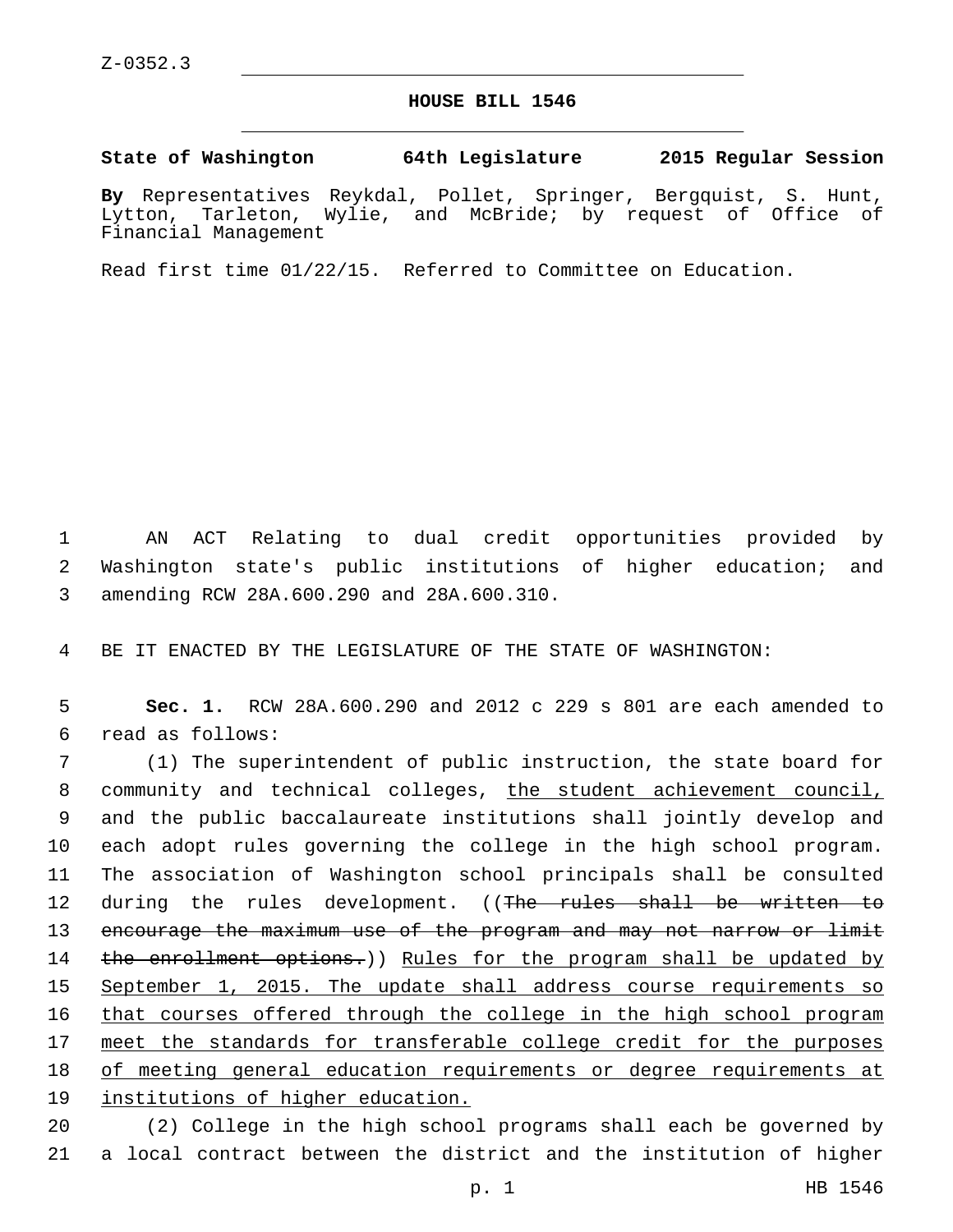1 education, in compliance with the ((guidelines)) rules adopted ((by 2 the superintendent of public instruction, the state board for community and technical colleges, and the public baccalaureate institutions)) under subsection (1) of this section.

 (3) The college in the high school program must include the provisions in this subsection.6

 (a) The high school and institution of higher education together shall define the criteria for student eligibility. The institution of 9 higher education may charge tuition fees  $((\pm e))$  per participating student((s)) on a per credit basis as provided in subsection (5) of this section. However if specific funding is provided in the omnibus appropriations act for subsection (5)(b) of this section, the maximum per credit fee charged to any participating student may not exceed 14 the amount of the state subsidy per credit.

 (b) School districts shall report no student for more than one full-time equivalent including college in the high school courses.

 (c) The funds received by the institution of higher education may not be deemed tuition or operating fees and may be retained by the 19 institution of higher education.

 (d) Enrollment information on persons registered under this section must be maintained by the institution of higher education separately from other enrollment information and may not be included in official enrollment reports, nor may such persons be considered in any enrollment statistics that would affect higher education 25 budgetary determinations.

 (e) A school district must grant high school credit to a student enrolled in a program course if the student successfully completes 28 the course. ((If no comparable course is offered by the school district, the school district superintendent shall determine how many 30 credits to award for the course.)) The determination of the number of high school credits shall be made in writing before the student enrolls in the course. The credits shall be applied toward graduation requirements and subject area requirements. Evidence of successful completion of each program course shall be included in the student's 35 secondary school records and transcript.

 (f) ((An)) The participating institution of higher education must grant college credit to a student enrolled in a program course if the student successfully completes the course. The college credit shall 39 be applied toward general education requirements or ((major)) degree 40 requirements. ((If no comparable course is offered by the college,

p. 2 HB 1546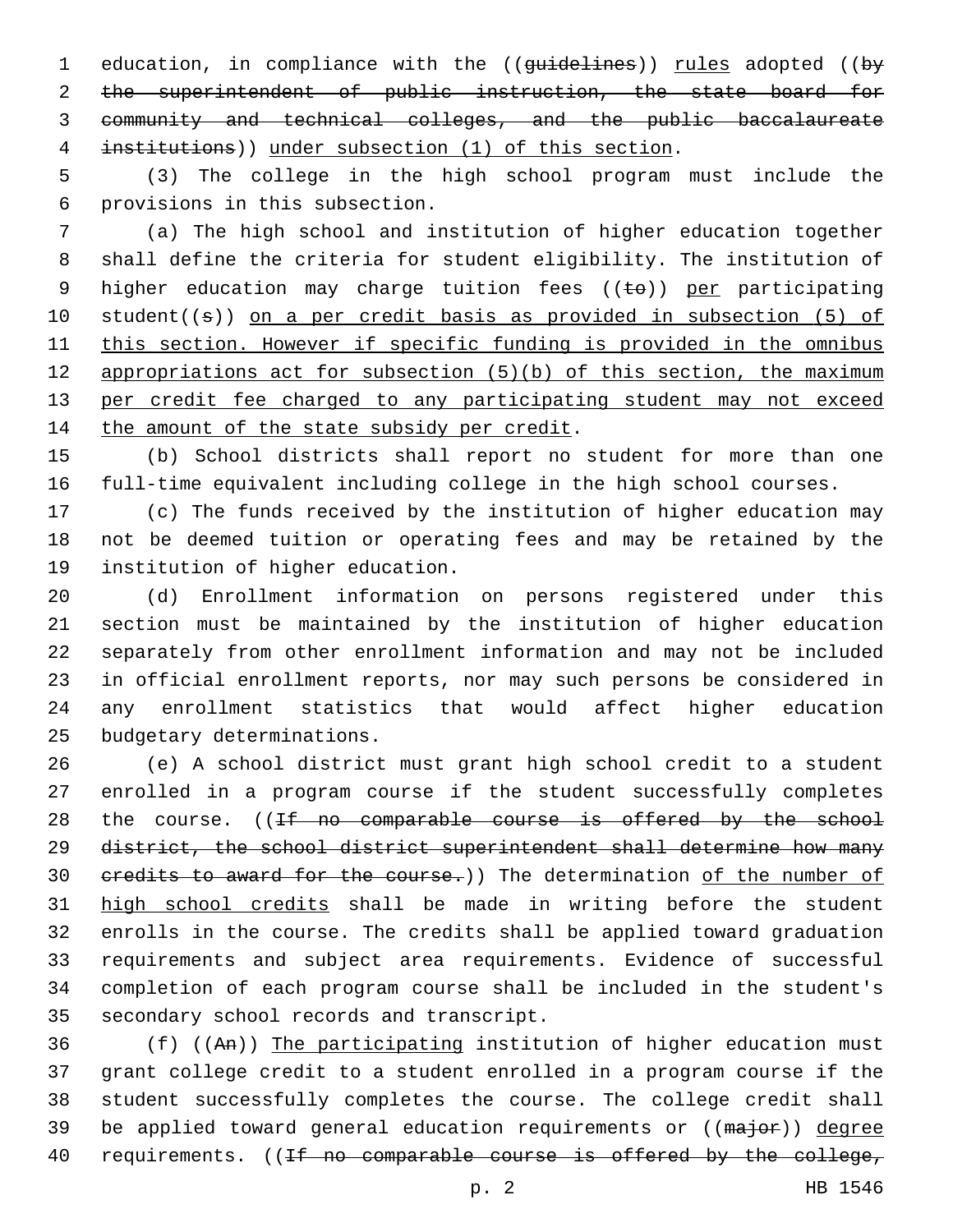the institution of higher education at which the teacher of the program course is employed shall determine how many credits to award for the course and whether the course fulfills general education or 4 major requirements.)) Evidence of successful completion of each program course must be included in the student's college transcript.

 (g) Eleventh and twelfth grade students or students who have not yet received a high school diploma or its equivalent and are eligible to be in the eleventh or twelfth grades may participate in the 9 college in the high school program.

 (h) Participating school districts must provide general information about the college in the high school program to all students in grades ten, eleven, and twelve and to the parents and 13 quardians of those students.

 (i) Full-time and part-time faculty at institutions of higher education, including adjunct faculty, are eligible to teach program 16 courses.

 (4) The definitions in this subsection apply throughout this 18 section.

 (a) "Institution of higher education" has the meaning in RCW 28B.10.016 and also includes a public tribal college located in Washington and accredited by the Northwest commission on colleges and universities or another accrediting association recognized by the 23 United States department of education.

 (b) "Program course" means a college course offered in a high school under the college in the high school program by an institution of higher education. To be considered a "program course" a comparable course must be offered for college credit to matriculated students at the institution and the course must satisfy a general education requirement or degree requirement.

 (5)(a) A district or a student may pay the tuition fees charged under subsection (3) of this section.

 (b)(i) Subject to appropriation, the state must provide a per credit subsidy for eligible students in participating districts, with the per credit subsidy and maximum annual number of subsidized credits as specified in the omnibus appropriations act.

 (ii) An eligible student is one enrolled in the course by September 1st of the school year and is eligible for free or reduced-price lunches.

 (iii) Districts must annually apply to the office of the superintendent of public instruction by July 1st of each year to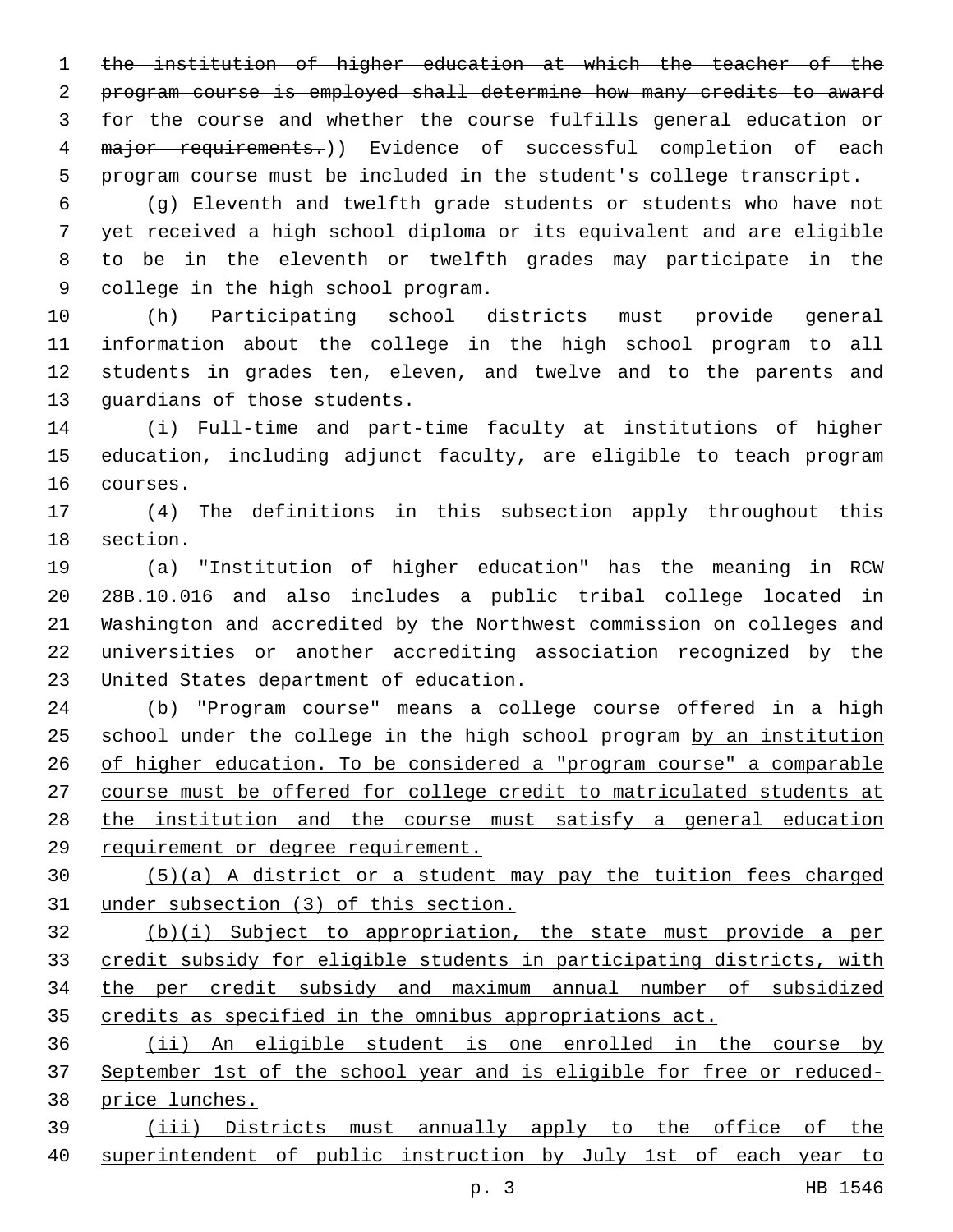participate in the subsidy program and report the preliminary estimate of eligible students to receive the subsidy by projected 3 credit hours. (iv) The office of the superintendent of public instruction shall notify districts by September 1st of each school year if the district's students will receive the subsidy. If more districts apply than funding is available, the office of the superintendent of public instruction shall prioritize the district applications. The superintendent shall develop factors to determine priority including, but not limited to, the number dual credit opportunities available for low-income students in the districts.

 (v) Districts shall remit any subsidies on behalf of the students to the participating institution of higher education and those students shall not be required to pay for the subsidized credits.

 (vi) Districts are encouraged to pay the costs for students not 16 eligible for the subsidy.

 **Sec. 2.** RCW 28A.600.310 and 2012 c 229 s 702 are each amended to 18 read as follows:

 (1) Eleventh and twelfth grade students or students who have not yet received the credits required for the award of a high school diploma and are eligible to be in the eleventh or twelfth grades may apply to a participating institution of higher education to enroll in courses or programs offered by the institution of higher education. 24 The course sections and programs must be open for registration to matriculated students at the participating institution of higher 26 education. This section does not apply to courses offered at high schools consisting solely of high school students. A student receiving home-based instruction enrolling in a public high school for the sole purpose of participating in courses or programs offered by institutions of higher education shall not be counted by the school district in any required state or federal accountability reporting if the student's parents or guardians filed a declaration of intent to provide home-based instruction and the student received home-based instruction during the school year before the school year in which the student intends to participate in courses or programs offered by the institution of higher education. Students receiving home-based instruction under chapter 28A.200 RCW and students attending private schools approved under chapter 28A.195 RCW shall not be required to meet the student learning goals, obtain a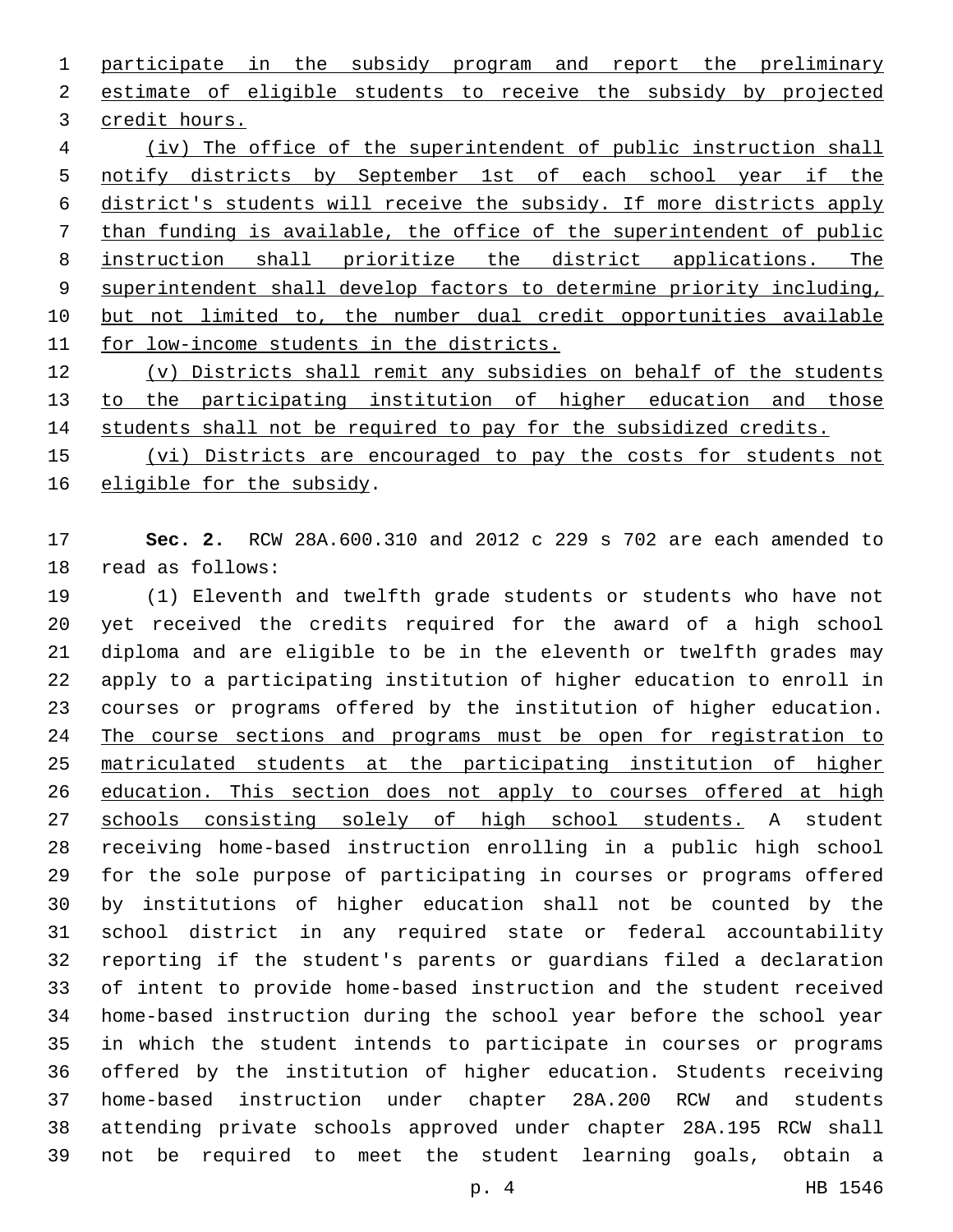certificate of academic achievement or a certificate of individual achievement to graduate from high school, or to master the essential academic learning requirements. However, students are eligible to enroll in courses or programs in participating universities only if the board of directors of the student's school district has decided to participate in the program. Participating institutions of higher education, in consultation with school districts, may establish admission standards for these students. If the institution of higher education accepts a secondary school pupil for enrollment under this section, the institution of higher education shall send written notice to the pupil and the pupil's school district within ten days of acceptance. The notice shall indicate the course and hours of 13 enrollment for that pupil.

 (2)(a) In lieu of tuition and fees, as defined in RCW 28B.15.020 15 and 28B.15.041:

 (i) Running start students shall pay to the community or technical college all other mandatory fees as established by each community or technical college and, in addition, the state board for community and technical colleges may authorize a fee of up to ten percent of tuition and fees as defined in RCW 28B.15.020 and 21 28B.15.041; and

 (ii) All other institutions of higher education operating a running start program may charge running start students a fee of up to ten percent of tuition and fees as defined in RCW 28B.15.020 and 25 28B.15.041 in addition to technology fees.

 (b) The fees charged under this subsection (2) shall be prorated 27 based on credit load.

 (3)(a) The institutions of higher education must make available fee waivers for low-income running start students. Each institution must establish a written policy for the determination of low-income students before offering the fee waiver. A student shall be considered low income and eligible for a fee waiver upon proof that the student is currently qualified to receive free or reduced-price lunch. Acceptable documentation of low-income status may also include, but is not limited to, documentation that a student has been deemed eligible for free or reduced-price lunches in the last five years, or other criteria established in the institution's policy.

 (b) Institutions of higher education, in collaboration with relevant student associations, shall aim to have students who can benefit from fee waivers take advantage of these waivers.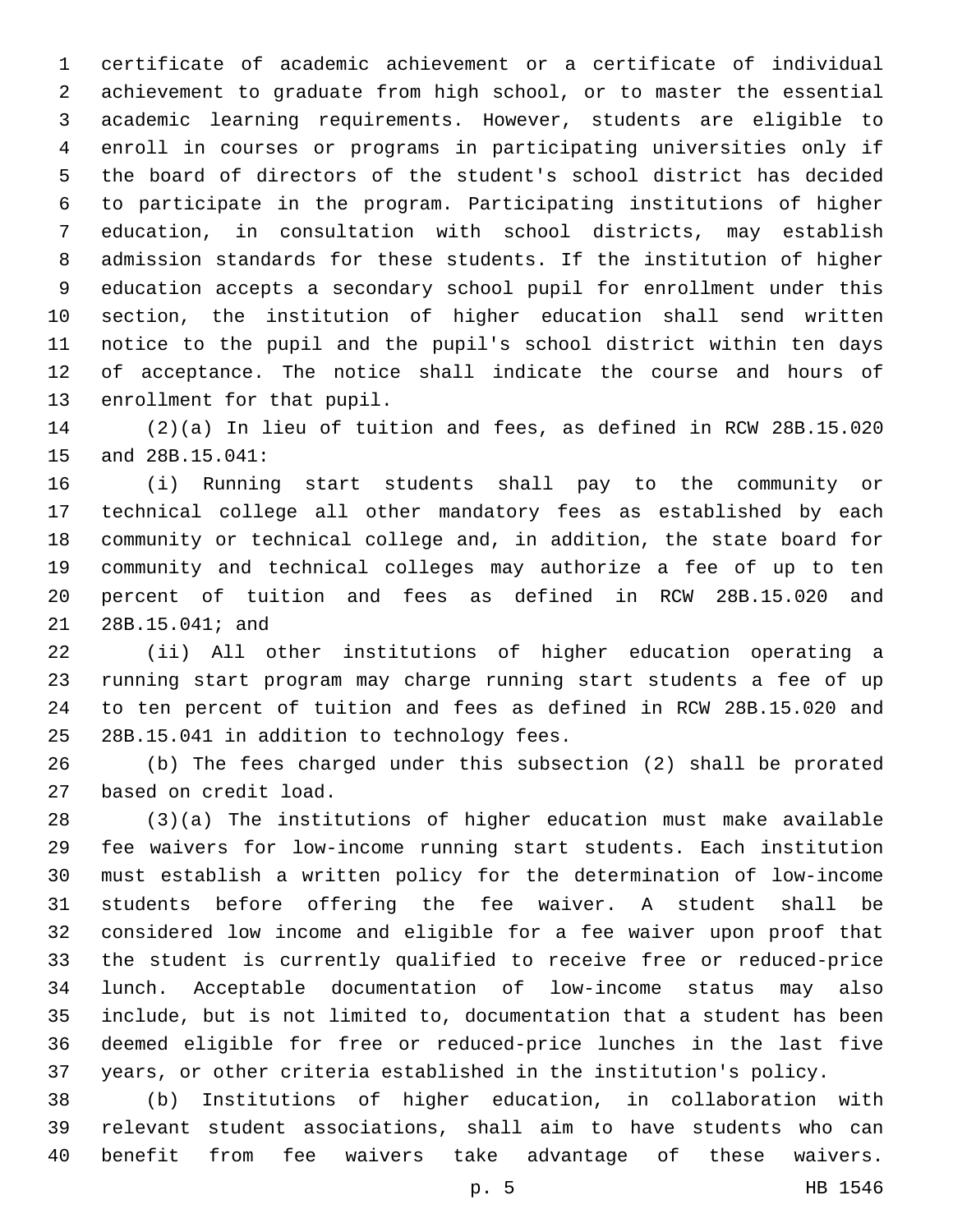Institutions shall make every effort to communicate to students and their families the benefits of the waivers and provide assistance to students and their families on how to apply. Information about waivers shall, to the greatest extent possible, be incorporated into financial aid counseling, admission information, and individual billing statements. Institutions also shall, to the greatest extent possible, use all means of communication, including but not limited to web sites, online catalogues, admission and registration forms, mass e-mail messaging, social media, and outside marketing to ensure that information about waivers is visible, compelling, and reaches the maximum number of students and families that can benefit.

 (4) The pupil's school district shall transmit to the institution of higher education an amount per each full-time equivalent college student at statewide uniform rates for vocational and nonvocational students. The superintendent of public instruction shall separately calculate and allocate moneys appropriated for basic education under RCW 28A.150.260 to school districts for purposes of making such payments and for granting school districts seven percent thereof to offset program related costs. The calculations and allocations shall be based upon the estimated statewide annual average per full-time equivalent high school student allocations under RCW 28A.150.260, excluding small high school enhancements, and applicable rules adopted under chapter 34.05 RCW. The superintendent of public instruction, participating institutions of higher education, and the state board for community and technical colleges shall consult on the calculation and distribution of the funds. The funds received by the institution of higher education from the school district shall not be deemed tuition or operating fees and may be retained by the institution of higher education. A student enrolled under this subsection shall be counted for the purpose of meeting enrollment targets in accordance with terms and conditions specified in the 32 omnibus appropriations act.

 (((5) The state board for community and technical colleges, in collaboration with the other institutions of higher education that participate in the running start program and the office of the superintendent of public instruction, shall identify, assess, and report on alternatives for providing ongoing and adequate financial support for the program. Such alternatives shall include but are not limited to student tuition, increased support from local school districts, and reallocation of existing state financial support among